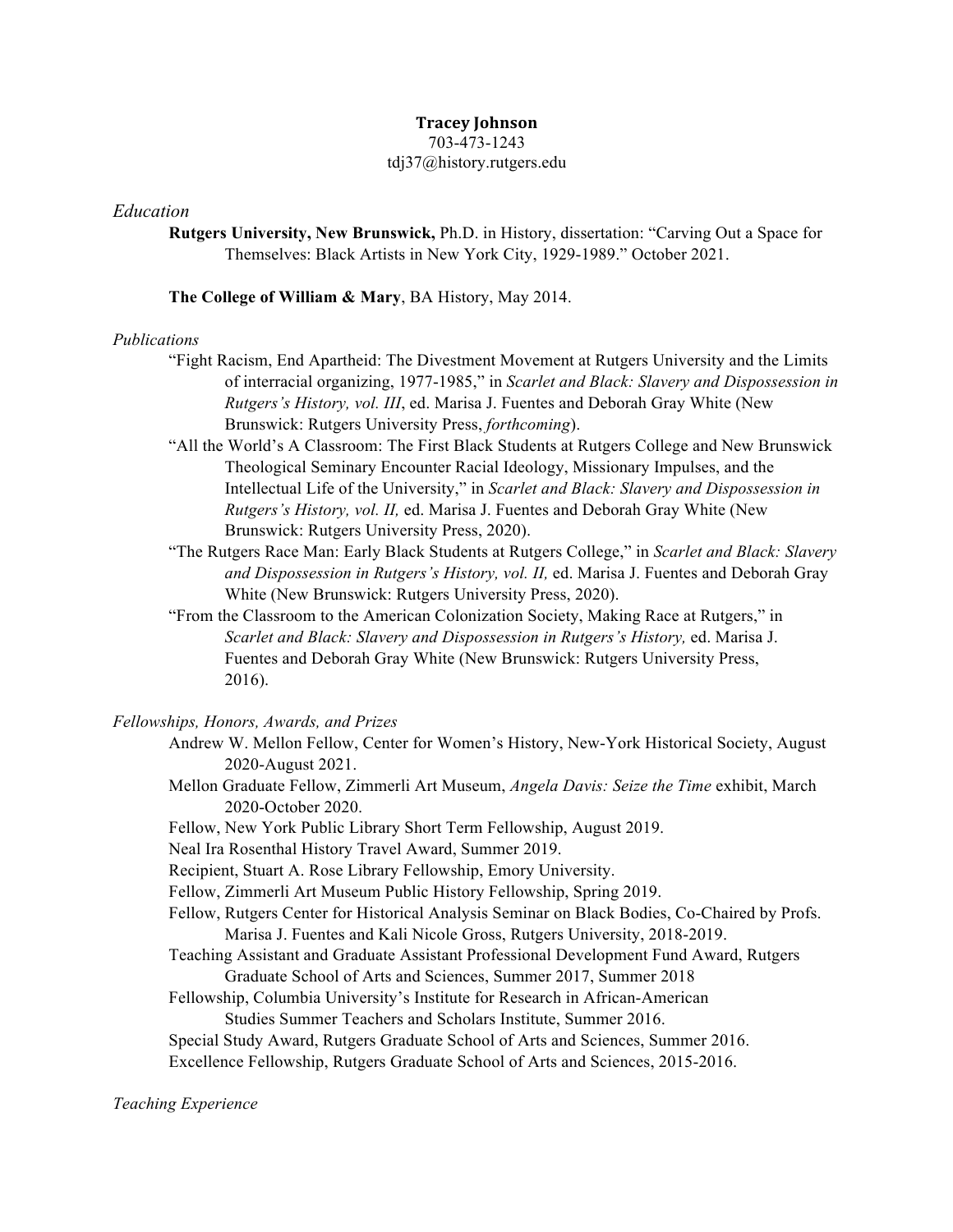- Instructor, Seminar on W.E.B. Du Bois, W.E.B. Du Bois Scholars Institute, Princeton University, Princeton, New Jersey, Summer 2019.
- Teaching Assistant, Scarlet and Black Seminar, Rutgers University, History Department, New Brunswick, New Jersey, January 2018- May 2018.
- Teaching Assistant, From Plantation to Whitehouse, Rutgers University, History Department New Brunswick, New Jersey, August 2017- December 2017.
- Teaching Assistant, Race, Nation, Gender, Rutgers University, History Department and Women's and Gender Studies Department, New Brunswick, New Jersey, August 2017-December 2017.
- Teaching Assistant, War, Peace, and the Military, Rutgers University, History Department, New Brunswick, New Jersey, January 2017- May 2017.
- Teaching Assistant, The American Dream, Rutgers University, History Department and American Studies Department, New Brunswick, New Jersey, August 2016- December 2016.

### *Conferences and Presentations*

- "Staking Claims and Claiming Space: The Power and Politics of Black Urban Placemaking," Association for the Study of the Worldwide African Diaspora Conference, Williamsburg, Virginia, 2019.
- "New Jersey Stories: New Perspectives on American Paintings in the Zimmerli Art Museum," Department of History/ Public History Program and the Zimmerli Art Museum, Rutgers University, New Brunswick, New Jersey, 2019.
- "After Attica: Democratization of Art in New York City's Prisons," Organization of American Historians Conference, Philadelphia, Pennsylvania, 2019.
- "'To Make Beauty in Harlem': Black Arts Education and Institution Building in New York City, 1965-1985," chapter workshopped at Rutgers Center for Historical Analysis, Seminar on Black Bodies, Rutgers University, New Brunswick, New Jersey, 2019.
- "Opposition to Exclusion in New York City: African Americans and Artistic Community Building 1965-1986," African American Intellectual History Society Conference, Nashville, Tennessee, 2016.
- "Navigating Colonized Spaces: African Americans and the American Art Museum 1968- 1993," Association for the Study of African American Life and History Conference, Richmond, Virginia, 2016.
- "The Other Massive Resistance: Black Power and the Case for Black Autonomy in Education in Virginia, 1966-1969," Susman Graduate Student Conference, New Brunswick, New Jersey, 2016.

### *Invited Presentations*

- "Art & Archives of the Scarlet & Black Project," Scarlet & Black Project Symposium, Rutgers University, New Brunswick, New Jersey, April 2021.
- "Black Artists, Black Activists in 20<sup>th</sup> Century New York," The New-York
- Historical Society, New York, New York, April 2021.
- "Cold War Civil Rights and Civil Rights in the North," The Cooper Union, Global History of the Modern World course, New York, New York, November 2020.
- "From the Archive to the Museum: Bridging a History Ph.D. With Public History," Rutgers Center for Cultural Analysis, Public Humanities Working Group, New Brunswick, New Jersey, October 2020.